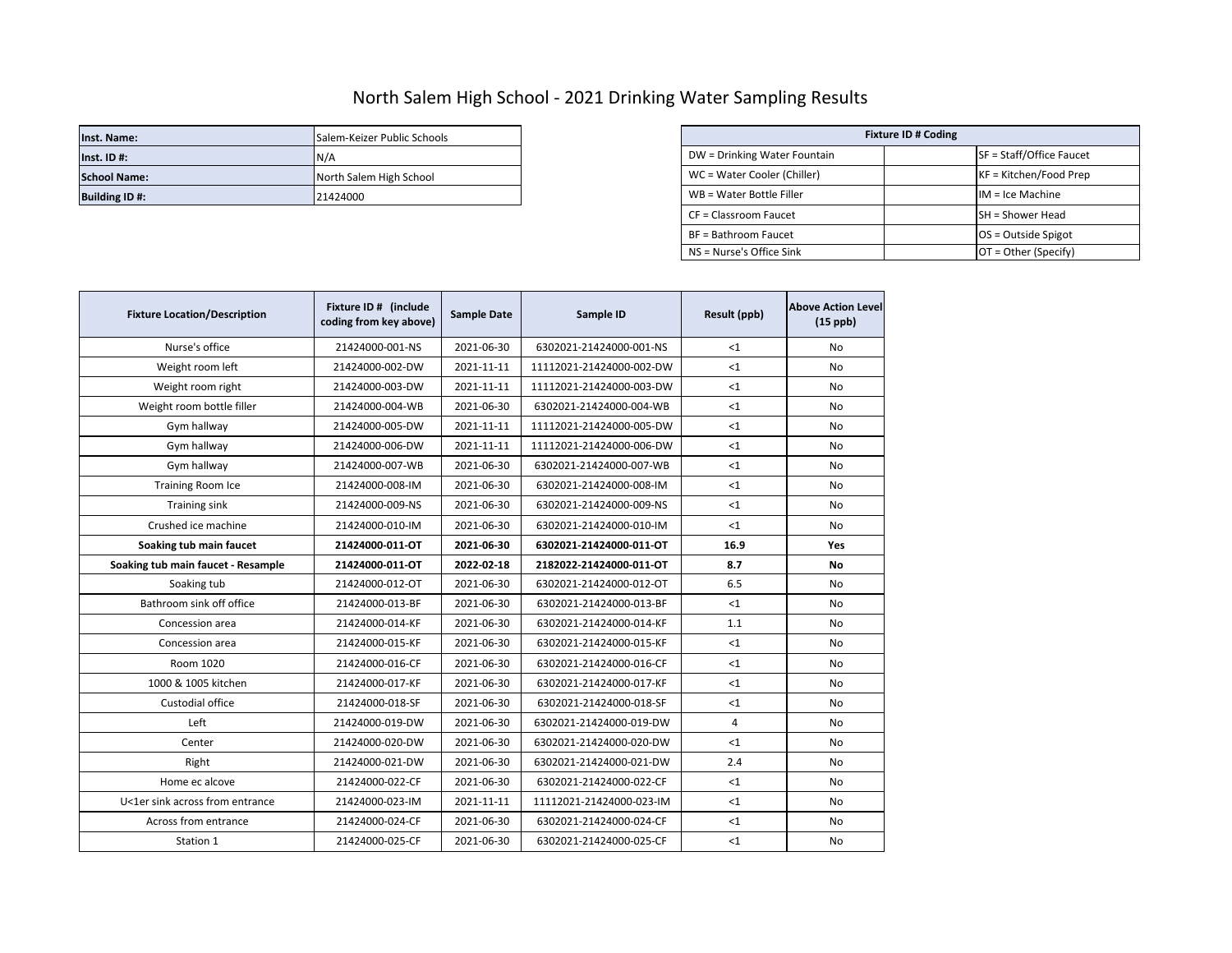| Station 2                     | 21424000-026-CF | 2021-06-30 | 6302021-21424000-026-CF  | $<$ 1          | No        |
|-------------------------------|-----------------|------------|--------------------------|----------------|-----------|
| Station 3                     | 21424000-027-CF | 2021-06-30 | 6302021-21424000-027-CF  | 2.5            | <b>No</b> |
| Station 4                     | 21424000-028-CF | 2021-06-30 | 6302021-21424000-028-CF  | 1.6            | No        |
| Station 5                     | 21424000-029-CF | 2021-06-30 | 6302021-21424000-029-CF  | $\overline{2}$ | No        |
| Station 6                     | 21424000-030-CF | 2021-06-30 | 6302021-21424000-030-CF  | 9.9            | No        |
| Room 101                      | 21424000-031-CF | 2021-06-30 | 6302021-21424000-031-CF  | $<$ 1          | No        |
| Room101                       | 21424000-032-CF | 2021-06-30 | 6302021-21424000-032-CF  | $<$ 1          | No        |
| Room 101                      | 21424000-033-CF | 2021-06-30 | 6302021-21424000-033-CF  | <1             | No        |
| Room101                       | 21424000-034-CF | 2021-06-30 | 6302021-21424000-034-CF  | 1.5            | No        |
| Room 101                      | 21424000-035-CF | 2021-06-30 | 6302021-21424000-035-CF  | 1.7            | No        |
| Counseling office             | 21424000-036-SF | 2021-06-30 | 6302021-21424000-036-SF  | $\mathbf{1}$   | No        |
| Crossroads cafe               | 21424000-037-IM | 2021-06-30 | 6302021-21424000-037-IM  | <1             | No        |
| Red cabinet sink              | 21424000-038-KF | 2021-06-30 | 6302021-21424000-038-KF  | 3.6            | No        |
| Red cabinet sink right        | 21424000-039-KF | 2021-06-30 | 6302021-21424000-039-KF  | 8.4            | No        |
| Dish washing                  | 21424000-040-KF | 2021-06-30 | 6302021-21424000-040-KF  | 1.2            | No        |
| Fountain outside coffee shack | 21424000-041-DW | 2021-06-30 | 6302021-21424000-041-DW  | 1.2            | No        |
| Espresso maker                | 21424000-042-OT | 2021-06-30 | 6302021-21424000-042-OT  | 8.7            | No        |
| Coffee bar sink               | 21424000-043-KF | 2021-06-30 | 6302021-21424000-043-KF  | 5              | No        |
| Coffee bar ice                | 21424000-044-IM | 2021-06-30 | 6302021-21424000-044-IM  | 2.3            | No        |
| Library sink                  | 21424000-045-SF | 2021-06-30 | 6302021-21424000-045-SF  | $<$ 1          | No        |
| Library book storage          | 21424000-046-SF | 2021-06-30 | 6302021-21424000-046-SF  | <1             | No        |
| Library fountain              | 21424000-047-DW | 2021-06-30 | 6302021-21424000-047-DW  | $<$ 1          | No        |
| Library fountain              | 21424000-048-DW | 2021-06-30 | 6302021-21424000-048-DW  | <1             | No        |
| Library bottle filler         | 21424000-049-WB | 2021-06-30 | 6302021-21424000-049-WB  | <1             | No        |
| Room 134                      | 21424000-050-CF | 2021-06-30 | 6302021-21424000-050-CF  | 4.5            | No        |
| Staff men fountain left       | 21424000-051-DW | 2021-06-30 | 6302021-21424000-051-DW  | $<$ 1          | No        |
| Staff men fountain center     | 21424000-052-DW | 2021-06-30 | 6302021-21424000-052-DW  | <1             | No        |
| Staff men fountain right      | 21424000-053-DW | 2021-06-30 | 6302021-21424000-053-DW  | $<$ 1          | No        |
| Room 122                      | 21424000-054-CF | 2021-06-30 | 6302021-21424000-054-CF  | $<$ 1          | No        |
| Room 121                      | 21424000-055-CF | 2021-06-30 | 6302021-21424000-055-CF  | 2.1            | No        |
| Room 121                      | 21424000-056-CF | 2021-06-30 | 6302021-21424000-056-CF  | $<$ 1          | No        |
| Room303 orchestra             | 21424000-057-CF | 2021-06-30 | 6302021-21424000-057-CF  | $\overline{2}$ | No        |
| Band room 120                 | 21424000-058-CF | 2021-06-30 | 6302021-21424000-058-CF  | 3.1            | No        |
| Kitchen back wall             | 21424000-059-KF | 2021-06-30 | 6302021-21424000-059-KF  | 4.8            | No        |
| Middle wall                   | 21424000-060-KF | 2021-06-30 | 6302021-21424000-060-KF  | <1             | No        |
| Cafeteria fountain            | 21424000-061-DW | 2021-11-11 | 11112021-21424000-061-DW | <1             | No        |
| Cafeteria fountain            | 21424000-062-DW | 2021-11-11 | 11112021-21424000-062-DW | $<$ 1          | No        |
| Cafeteria water bottle filler | 21424000-063-WB | 2021-06-30 | 6302021-21424000-063-WB  | <1             | No        |
| Room 402                      | 21424000-064-CF | 2021-06-30 | 6302021-21424000-064-CF  | 3.2            | No        |
|                               |                 |            |                          |                |           |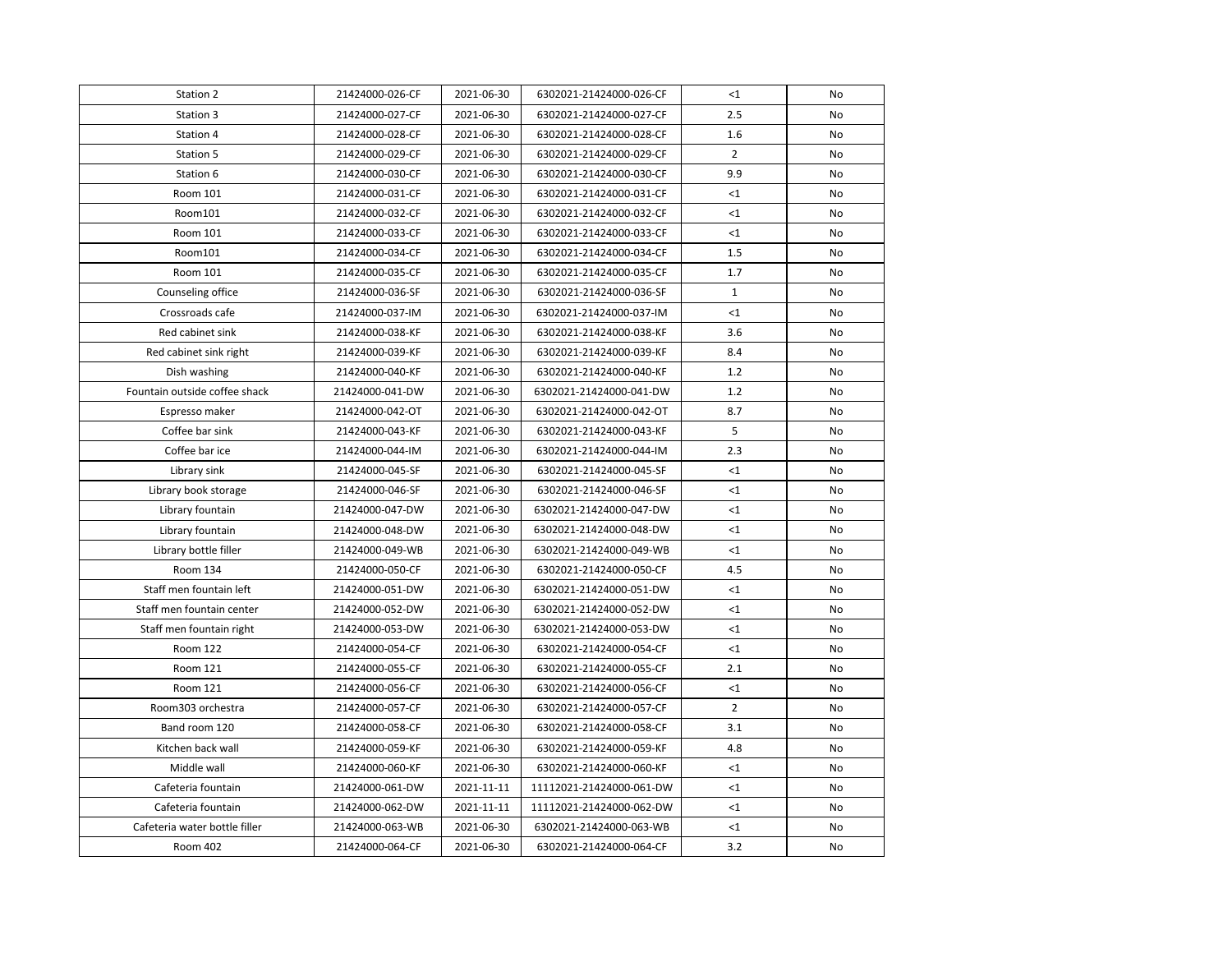| Room 402                                 | 21424000-065-CF | 2021-06-30 | 6302021-21424000-065-CF | <1             | No  |
|------------------------------------------|-----------------|------------|-------------------------|----------------|-----|
| Room 413                                 | 21424000-066-CF | 2021-06-30 | 6302021-21424000-066-CF | 3              | No  |
| Locker area                              | 21424000-067-SF | 2021-06-30 | 6302021-21424000-067-SF | $\leq$ 1       | No  |
| Play area                                | 21424000-068-CF | 2021-06-30 | 6302021-21424000-068-CF | $\leq$ 1       | No  |
| Play area                                | 21424000-069-CF | 2021-06-30 | 6302021-21424000-069-CF | $<1\,$         | No  |
| Kitchen food prep sink                   | 21424000-070-KF | 2021-06-30 | 6302021-21424000-070-KF | 10.2           | No  |
| Kitchen hand wash sink                   | 21424000-071-KF | 2021-06-30 | 6302021-21424000-071-KF | 4.4            | No  |
| Room 206                                 | 21424000-072-CF | 2021-06-30 | 6302021-21424000-072-CF | 14.7           | No  |
| Room 206                                 | 21424000-073-DW | 2021-06-30 | 6302021-21424000-073-DW | 9.6            | No  |
| Second Floor Staff Room near 212         | 21424000-074-SF | 2021-06-30 | 6302021-21424000-074-SF | 2.5            | No  |
| Second Floor Hall at Wrestling Room 2110 | 21424000-075-DW | 2022-01-28 | 1282022-21424000-075-DW | $\leq$ 1       | No  |
| Second Floor Hall at Wrestling Room 2110 | 21424000-076-DW | 2022-01-28 | 1282022-21424000-076-DW | <1             | No  |
| Second Floor Hall at Wrestling Room 2110 | 21424000-077-WB | 2021-06-30 | 6302021-21424000-077-WB | <1             | No  |
| Room 2115                                | 21424000-078-CF | 2021-06-30 | 6302021-21424000-078-CF | $\leq 1$       | No  |
| Room 2115                                | 21424000-079-CF | 2021-06-30 | 6302021-21424000-079-CF | $<$ 1          | No  |
| Room 227                                 | 21424000-080-CF | 2021-06-30 | 6302021-21424000-080-CF | <1             | No  |
| <b>Room 227</b>                          | 21424000-081-CF | 2021-06-30 | 6302021-21424000-081-CF | $\mathbf{1}$   | No  |
| Room 226                                 | 21424000-082-CF | 2021-06-30 | 6302021-21424000-082-CF | $\mathbf{1}$   | No  |
| Room 226                                 | 21424000-083-CF | 2021-06-30 | 6302021-21424000-083-CF | ${<}1$         | No  |
| Room 224                                 | 21424000-084-CF | 2021-06-30 | 6302021-21424000-084-CF | 2.6            | No  |
| Room 228                                 | 21424000-085-CF | 2021-06-30 | 6302021-21424000-085-CF | 2.6            | No  |
| <b>Room 229</b>                          | 21424000-086-CF | 2021-06-30 | 6302021-21424000-086-CF | 1.8            | No  |
| <b>Room 230</b>                          | 21424000-087-CF | 2021-06-30 | 6302021-21424000-087-CF | 2.1            | No  |
| <b>Room 223</b>                          | 21424000-088-CF | 2021-06-30 | 6302021-21424000-088-CF | $\overline{2}$ | No  |
| <b>Room 223</b>                          | 21424000-089-CF | 2021-06-30 | 6302021-21424000-089-CF | 3.1            | No  |
| <b>Room 222</b>                          | 21424000-090-CF | 2021-06-30 | 6302021-21424000-090-CF | 2.2            | No  |
| <b>Room 222</b>                          | 21424000-091-CF | 2021-06-30 | 6302021-21424000-091-CF | 6.6            | No  |
| Hall at 221                              | 21424000-092-DW | 2021-06-30 | 6302021-21424000-092-DW | $<$ 1          | No  |
| Room 233 Prep Subroom 220                | 21424000-093-SF | 2021-06-30 | 6302021-21424000-093-SF | <1             | No  |
| Workroom 234                             | 21424000-094-SF | 2021-06-30 | 6302021-21424000-094-SF | 4.5            | No  |
| Hall at 236                              | 21424000-095-DW | 2021-06-30 | 6302021-21424000-095-DW | $<$ 1          | No  |
| Hall at 236                              | 21424000-096-DW | 2021-06-30 | 6302021-21424000-096-DW | <1             | No  |
| Hall at 236                              | 21424000-097-DW | 2021-06-30 | 6302021-21424000-097-DW | <1             | No  |
| <b>Room 238</b>                          | 21424000-098-CF | 2021-06-30 | 6302021-21424000-098-CF | 23.7           | Yes |
| Room 238 - Resample                      | 21424000-098-CF | 2022-02-16 | 2162022-21424000-098-CF | 4              | No  |
| Room 239                                 | 21424000-099-CF | 2021-06-30 | 6302021-21424000-099-CF | <1             | No  |
| Workroom 240                             | 21424000-100-SF | 2021-06-30 | 6302021-21424000-100-SF | $\overline{2}$ | No  |
| Workroom off 241                         | 21424000-101-SF | 2021-06-30 | 6302021-21424000-101-SF | 2.9            | No  |
| Prep Room 242 off 243                    | 21424000-102-SF | 2021-06-30 | 6302021-21424000-102-SF | 1.5            | No  |
|                                          |                 |            |                         |                |     |